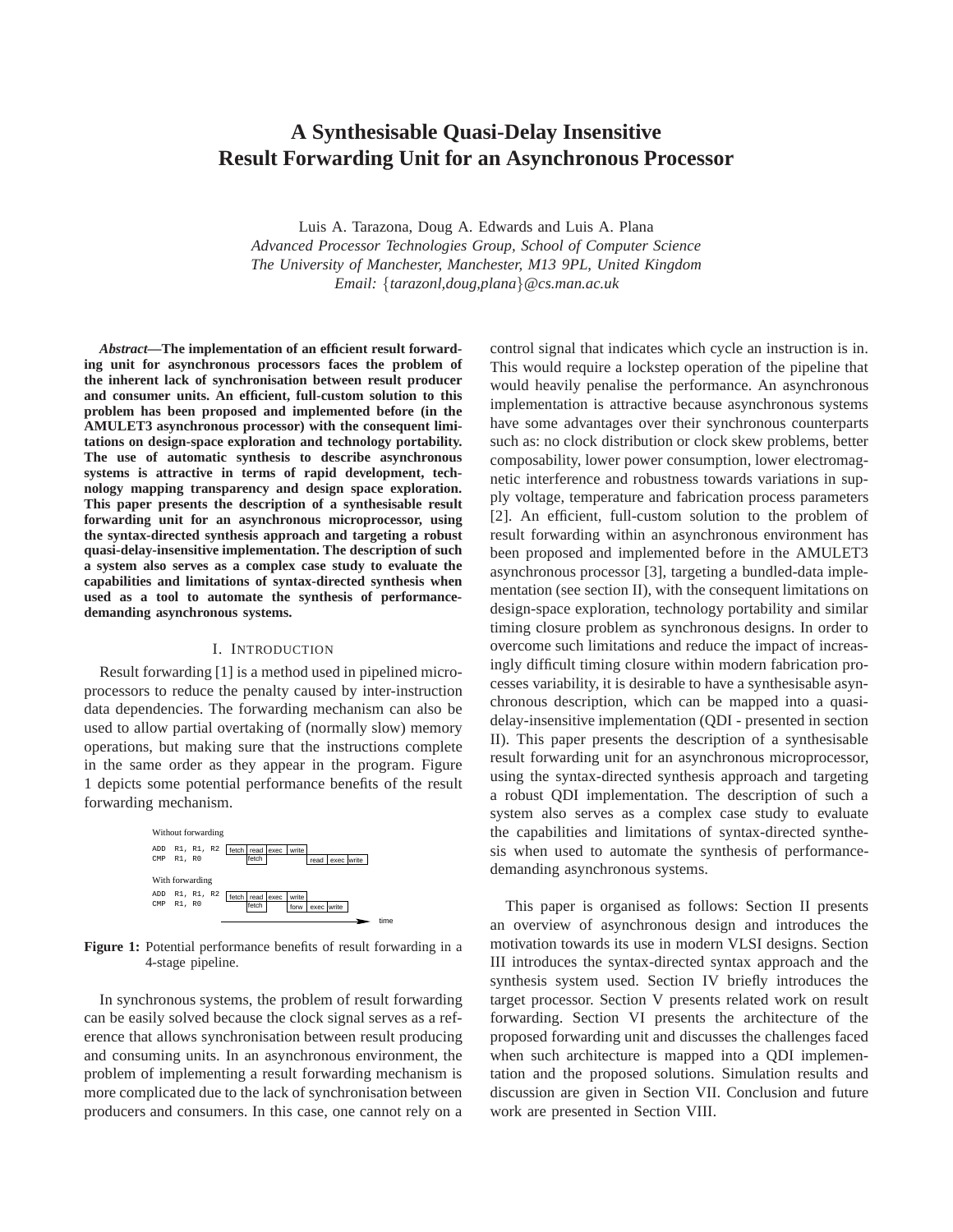# II. OVERVIEW OF ASYNCHRONOUS DESIGN

Synchronous digital systems, which are the basis of most of today's digital designs, are based on two major assumptions: all signals are binary and time is discrete, defined by the system's clock signal which controls all communication and event sequencing. These assumptions reduce greatly the task of design but also lead to clock distribution and clock skew problems, increased power consumption and electromagnetic emissions (EMI) and forcing all parts of the circuit to work at the same (worst-case) rate. As opposed to synchronous, asynchronous systems does not rely on a global clock signal. Instead, these systems use a form of local communication that comprises handshake signals to request (initiate) and acknowledge (indicate) the reception of a request and that the operation can proceed. Asynchronous circuits have some advantages over their synchronous counterparts that make them attractive to use in large VLSI designs, including: no clock distribution or clock skew problems, better modularity and composability, lower EMI, lower power, average-case performance and robustness towards variations in supply voltage, temperature and fabrication process parameters [2].

#### *A. Handshake protocols and data encoding*

As introduced in the previous section, asynchronous circuits communicate using request (*req*) and acknowledge (*ack*) handshake signals. These signals together with the data signals form a *handshake channel* between two units. The unit that requests an operation is called the *active* party (or *active port*) and the unit that responds is referred to as *passive*. If the sender of data is the active party the channel is called a *push channel*. If it is the receiver who initiates the communication, the channel is called a *pull channel*. In abstract diagrams, it is common to identify the active end of a channel using a black dot. There are several common asynchronous handshake protocols named according to the encoding used for data and handshake signals. Here we briefly present the most common of them.

*1) Four-phase bundled-data protocol:* In this protocol the data signals use binary levels to encode information (one bit per wire) and there are separate wires for *req* and *ack* signals. These are bundled with the data wires to form the channel, as shown in figure 2(a). This protocol is also called *singlerail*. The term four-phase refers to the number of actions that take place during a handshake communication, which are: (1) the active party issues the data and initiates the handshake by setting the *req* signal high. (2) The passive party reads the data and sets *ack* high. (3) Upon receiving the acknowledge, the active party returns to zero (RTZ) its *req* signal, after this, data is not longer guaranteed to be valid. (4) The receiver detects the return to zero of *req* and acknowledges this by taking *ack* low (RTZ), allowing a new handshake to start. Figure 2(b) shows a timing diagram for this protocol.



**Figure 2:** (a) Bundled-data push channel. (b) Four-phase bundleddata protocol.

*2) Two-phase Bundled data protocols:* In this protocol each transition on the *req* and *ack* signals correspond to an event in the channel. In the first phase the active party initiates the handshake with a transition in *req*. In the second phase the other party terminates the handshake by changing the value of the *ack* signal. After that, the active channel can transition its *req* signal again, initiating a new handshake. For this reason, two-phase protocols are also known as *nonreturn-to-zero* (NRZ) protocols.

*3) Four-phase dual-rail protocol:* In this protocol the request signal and data are encoded together using two wires per bit of information. Each data bit *d* requires two signals: *d.t* for signalling a logic 1 (*true*) and *d.f* for signalling a logic 0 (*false*). In this way, the pair of wires {*d.t*, *d.f* } form a code whose codewords are shown in figure 3(a). This encoding scheme allows the easy extension to an n-bit channel by concatenating n bits coded in dual-rail as above. Figure 3(b) shows an n-bit dual-rail channel. Using this convention, the four phases are: (1) The sender issues a valid codeword on each pair of wires. (2) The receiver identifies when *all* bits have become valid (completion detection), reads the data and takes *ack* high. (3) The sender detects the acknowledgement and changes the bits to the empty state (RTZ). (4) The receiver identifies when all the bits have become empty and takes *ack* low (RTZ completion detection). Figure 3(c) shows a timing diagram for this protocol. The dual-rail coding is a member of the family of delay-insensitive codes [4]. This encoding method allows a reliable communication between two parties regardless of the delay in the wires. This property makes dual-rail encoding very attractive despite the fact of using more wires.



**Figure 3:** (a) 1-bit Dual-rail encoding. (b) n-bit Dual-rail channel. (c) Four-phase dual-rail protocol.

*4) Two-phase dual-rail protocol:* This protocol also uses two wires per bit but the information is encoded as transi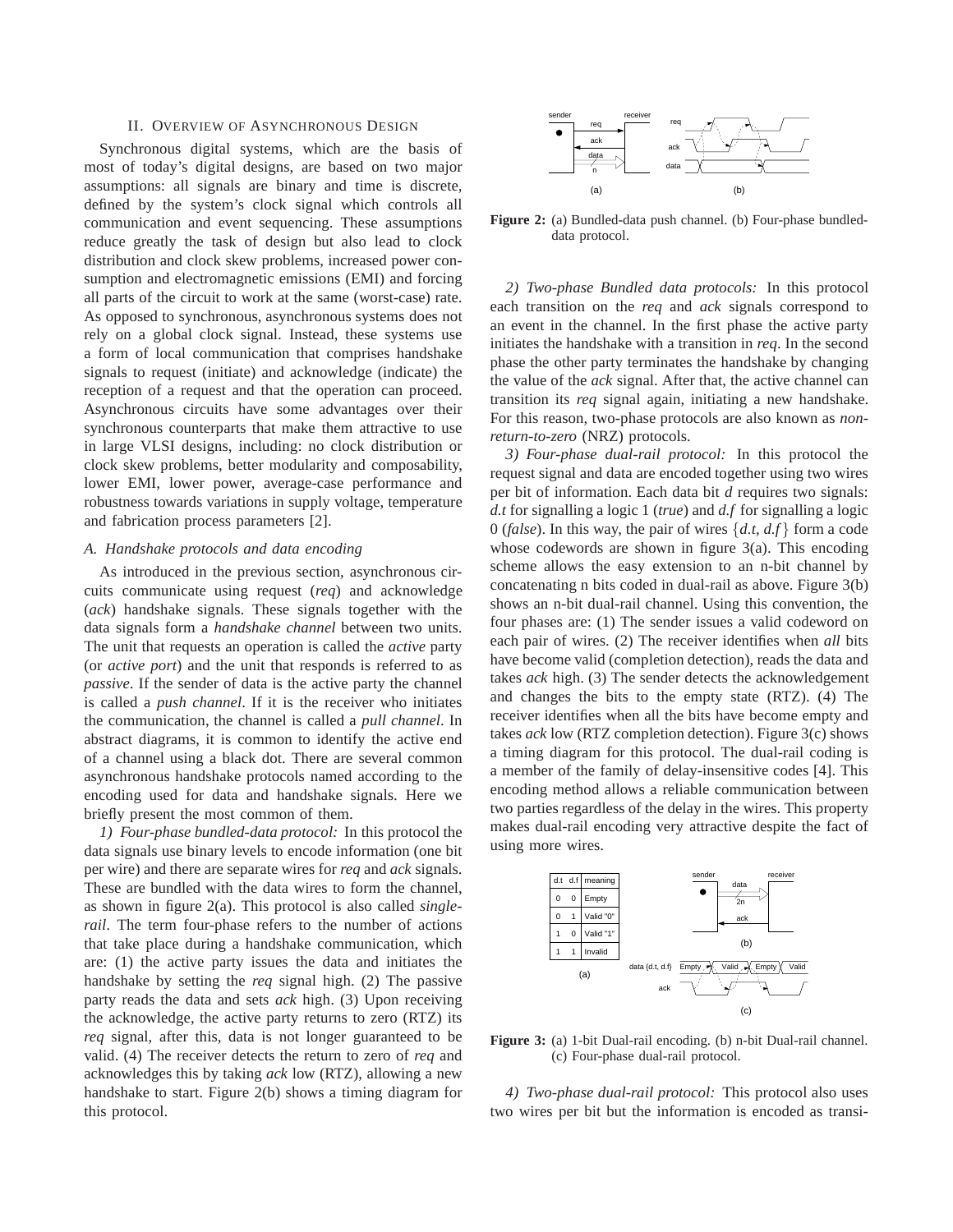tions instead of logic levels. On an n-bit channel, a new codeword is received when exactly one wire per bit has made a transition. In this case there is no empty value: a valid codeword is acknowledged and the sender can change again one wire per bit to send another codeword.

#### *B. Delay models*

In order to design and implement asynchronous circuits some delay assumptions and timing constraints are used, generating a number of delays models. Delays assumptions allow simplifications to the modelling of the systems and timing constraints specify the restrictions the circuit is subject to in order to operate correctly. Here we will discuss bundled-data and delay-insensitive models.

*1) Bundled-data circuits:* As introduced in section II-A1 bundled-data uses binary levels to encode information and there are separate *req* and *ack* signals. All protocols using bundled-data rely on delay matching to preserve the order of events at the sender's and receiver's end. For instance, in the push channel of figure 2 (a), valid data must precede the *req* signal in order to guarantee correct operation.

*2) Delay-insensitive (DI) circuits:* In this model all wires and circuit elements can have positive, unbounded delay. With this assumption, an element that receives an input signal is forced to *indicate* (acknowledge) to the sender when it has received the information. No new changes can occur at the input before receiving the acknowledge signal. In DI circuits, completion detection circuitry is used to generate the acknowledge signal. In a DI system, communication between different modules is made using a DI protocol such as the dual-rail protocol described in section II-A3. The DI model is a very robust model, however, it has limitations if applied to general circuit design due to its heavy restrictions. The only n-input, single-output gate that can be safely used in DI circuits is called the *Muller Celement* [5]. Due to this restriction, the class of delayinsensitive circuits is very limited. It has been demonstrated that only circuits composed of C-elements and inverters can be delay insensitive [6]. Figure 4 shows the symbol and the specification for a two-input C-element.

*3) Quasi-delay insensitive (QDI) circuits:* This model uses the DI assumptions with the addition of *isochronic forks*. Isochronic forks are forking wires where the difference in delays between the destinations is negligible. This allows a signal to go to different places and be safely acknowledged at only one of the ends, simplifying the design of the circuits.



**Figure 4:** The Muller C-Element.

## III. SYNTAX-DIRECTED SYNTHESIS

The syntax-directed approach to synthesise asynchronous circuits is based in the compilation of descriptions written in a high-level language into a communicating network of pre-designed modules called handshake components [7]. The compilation process performs a one-to-one mapping of each language construct into the network of components that implements it. This transparent mapping gives a high degree of flexibility in the design as incremental changes to the specification generates predictable changes in the resulting circuit, allowing the designer to optimise the circuit in terms of performance, power or area, at the description language level. The compiled network of handshake components constitutes an intermediate representation that can be subsequently replaced by a gate netlist.

Currently there exist two fully automated CAD systems that use this approach for the synthesis of asynchronous systems: *Haste* (formerly called *Tangram*) [8] and *Balsa* [9], an open-source system developed at the University of Manchester that closely follows the Tangram philosophy. Syntax-directed synthesis has been used successfully in the synthesis of several VLSI systems, including the SPA processor [10], an asynchronous MIPS microprocessor [11] and the ARM996HS, the first commercially-available synthesisable asynchonous ARM.

## *A. The Balsa synthesis system*

Balsa is the name for both the framework for synthesising asynchronous circuits and the language used to describe such systems. Balsa uses the syntax-directed synthesis approach to generate *handshake circuits* from a description written in the Balsa language. Originally introduce by van Berkel [7], a handshake circuit is a communicating network of handshake components connected point-to-point using *handshake channels*. Each channel connects exactly one passive port of a handshake component to an active port of another handshake component. As an example, consider the following Balsa piece of code, which describes a simple 1-place buffer (register):

```
procedure buffer (
  parameter DataType : type;
  input in : DataType;
  output out : DataType
) is
    variable buf : DataType
begin
    loop
        in -> buf ;
        out <- buf
    end
end
```
The specification is parameterised in the type of data the register can hold. The register has an input channel in and an output channel out. The variable buf stores the data and the operation consists of an unbounded repetition  $(loop)$  of two actions: input data  $(-)$  from channel in into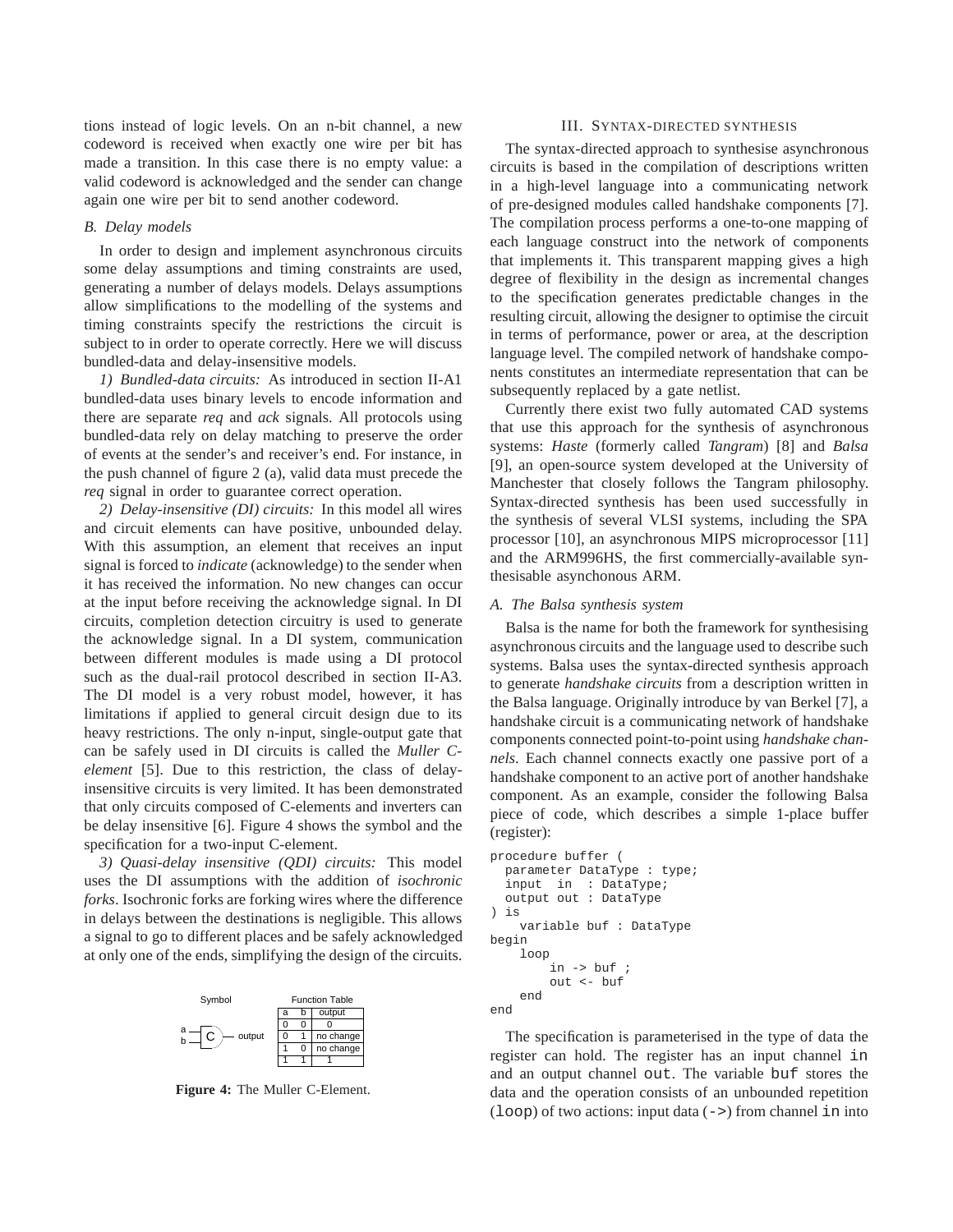buf sequenced  $(j)$  with output  $(\leq -)$  of the data stored in buf to channel out. Figure 5 shows the handshake circuit generated by Balsa from the code above, where the *Loop* component is labelled with a star (∗).



**Figure 5:** 1-Place buffer handshake circuit.

*1) Sequencing events in asynchronous circuits:* In synchronous circuits, the sequencing of events can be easily controlled using the global clock. In an asynchronous environment, sequencing handshake events must follow the protocol rules in order to avoid data or control hazards that may cause malfunction and deadlock. Balsa generates two types of sequencers, based on the S-element and T-element respectively [12]. Figure 6 presents a block diagram of such components with their respective specifications as Signal Transition Graphs (STG - a class of Petri net used to specify the operation of a circuit [2]). In an STG, a transition from 0 to 1 in signal x is represented by  $x+$ . Similarly, a transition from 1 to 0 in x is represented by  $x-$ . Note how in the S-element the RTZ phases of the left (I) and right side (O) do not overlap, whereas in the the T-element they can occur cuncurrently, which increases the speed of the sequencing. Unfortunately, it is not always possible to use this type of overlapping due to the possibility of introducing write-afterwrite (WAW) and write-after-read (WAR) hazards. For a complete discussion of these issues, the interested reader can refer to [12].



**Figure 6:** (a) S-element. (b) T-element. (c) S-element STG. (d) T-element STG.

## IV. THE TARGET PROCESSOR: NANOSPA

The forwarding unit described in this paper was designed to be used in the nanoSpa processor [13]. NanoSpa is an experimental, new specification of the SPA processor [10], a fully synthesised asynchronous implementation of the 32 bit ARM v5T ISA. As opposed to SPA, whose description focused on security, nanoSpa description uses highly optimised Balsa code targeting high performance. NanoSpa is currently under development and the initial version shares the same architecture organisation as SPA: an ARM-style 3 stage Fetch-Decode-Execute pipeline with a Harvard-style memory interface. To date, nanoSpa has the following functional differences with respect to SPA: it does not have support for Thumb instructions, interrupts, memory aborts or coprocessors. In a new description of nanoSpa, the pipeline depth has been increased to enhance the performance, but in order to avoid the performance loss caused by interinstruction dependencies, this new description requires the use of a result forwarding unit. This non-trivial problem presents interesting challenges for the architecture, description techniques, language expressiveness and performance of the synthesised circuits. Figure 7 shows a simplified diagram of the nanoSpa pipeline.



**Figure 7:** The 5-stage nanoSpa pipeline.

#### V. RELATED WORK

Earlier asynchronous techniques for resolving dependencies include: the register locking mechanism for the AMULET 1 processor [14], register locking plus "last result" register used in the AMULET2 processor [14], the last result bypass mechanism of the Caltech asynchronous MIPS [15], the scoreboard-like Data Hazard Detection Table (DHDT) of the SAMIPS processor [11], the counterflow pipeline architecture [16] and the asynchronous "queue" FIFO [3] for the AMULET3 processor [17]. The "queue" was an efficient solution to the problems of result forwarding and exception handling within an asynchronous pipeline, with the disadvantage of being a full-custom design implemented using matched-delay-based, bundled-data encoding, which limits the possibility of design-space exploration and technology portability. The ARM996HS processor by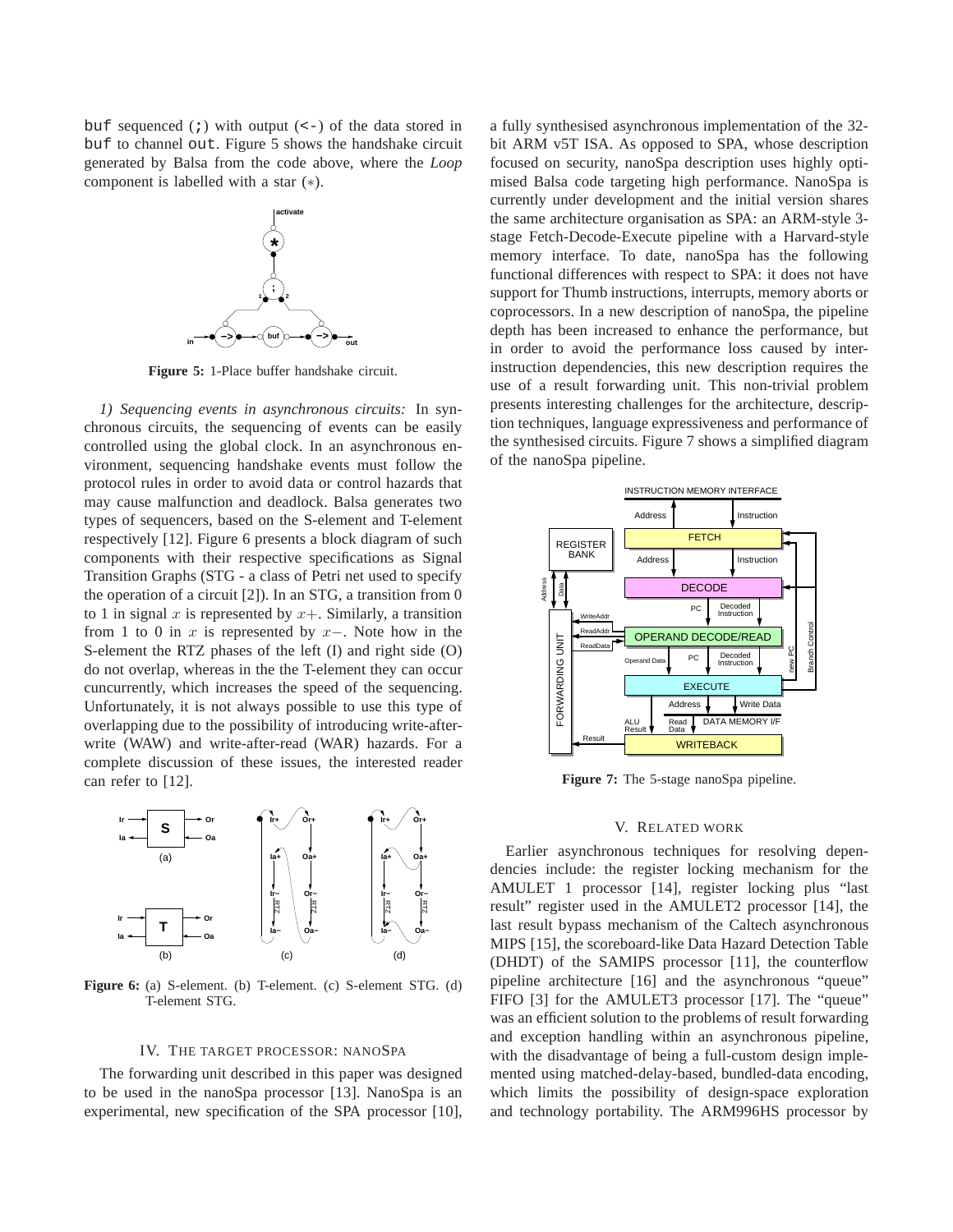Handshake Solutions, is a commercially-available synthesizable asynchronous 32-bit CPU that was implemented using the Haste tools [8]. The processor core is a fivestage asynchronous pipeline but no information has been published about the dependency avoidance technique used. Similar to AMULET3, the implementation uses bundleddata encoding.

As nanoSpa is also an ARM core, the AMULET3 asynchronous "queue" FIFO (AQF from herein) was used as the reference model for the nanoSpa forwarding unit (nFU). The AQF is a circular buffer that acts both as a forwarding unit and a reorder buffer. Figure 8 shows a diagram of the AQF process model. The queue operation consist of 5 processes: *Lookup*, *Allocation*, *Forward*, *Arrival* and *Writeout*.



**Figure 8:** AQF process model.

*Lookup:* This process receives the source register names from the decoder, examines the queue to see if they are present, and returns a bit mask indicating the possible data source positions in the queue. This is performed using a CAM (Content Addressable Memory) that holds the previously allocated destination registers.

*Allocation:* After obtainning the lookup source mask, the instruction's own destination address can be written into the CAM. The writing position is allocated cyclically within the circular buffer structure.

*Forward:* Concurrently with *allocation*, this process receives the mask generated during *lookup*, examines each of the possible sources (starting at the most recent), waits until the data are present and then checks for validity. Valid data is forwarded, otherwise the process examines the next most recent possibility. If all the possibilities are exhausted (or if there were no data sources) the forwarding process gives up and the default value read from the register bank is used.

*Arrival:* Results arriving at the queue come along with the allocated queue address. The allocation process guarantees non-conflicting allocations even in the event of multiple writes. When the data arrive, the previous data is known to have been both written back to the register bank and forwarded as required. If the instruction was abandoned due to conditional execution, then the result will be marked as invalid.

*Writeout:* This process copies valid results back to the register bank. It examines the queue locations cyclically and waits until the valid result arrives, then copies the data to the register bank and mark the location as "empty" so it can be reallocated.

In order to improve the speed of the lookup process, the AMULET AQF uses a small CAM to hold the information about the registers written in the buffer. Speculative read of the default value from the register bank is also performed in case the source operand is not present in the buffer. The AQF has a centralised control and features three read ports for forwarding and two write ports for arrival. As mentioned earlier, the AMULET3 and the AQF were implemented using bundled-data encoding together with a token-passing asynchronous control.

# VI. ARCHITECTURE OF THE NANOFORWARD UNIT

The nFU has been designed around the process model of the AMULET3 AQF and it has the same number of read ports (3) and write ports (2), but as nanoSpa does not execute instructions out of order, it is not used as a reorder buffer. Figure 9 shows the architecture of the nFU and its location within the new nanoSpa pipeline. The figure shows details of the communication interface between the various processes, the queue and the processor units.



**Figure 9:** The nanoForward Unit architecture

# *A. nanoFU implementation*

The nFU implementation targeted a delay-insensitive dual-rail encoding implementation as this is a robust data encoding scheme that facilitates timing closure, which is advantageous in current fabrication technologies affected by process variability. This advantage comes at the cost of higher area, energy consumption and, in some cases, restricted solution alternatives. Similar to nanoSpa, the style used for the Balsa description was data-driven, with performance as the main goal.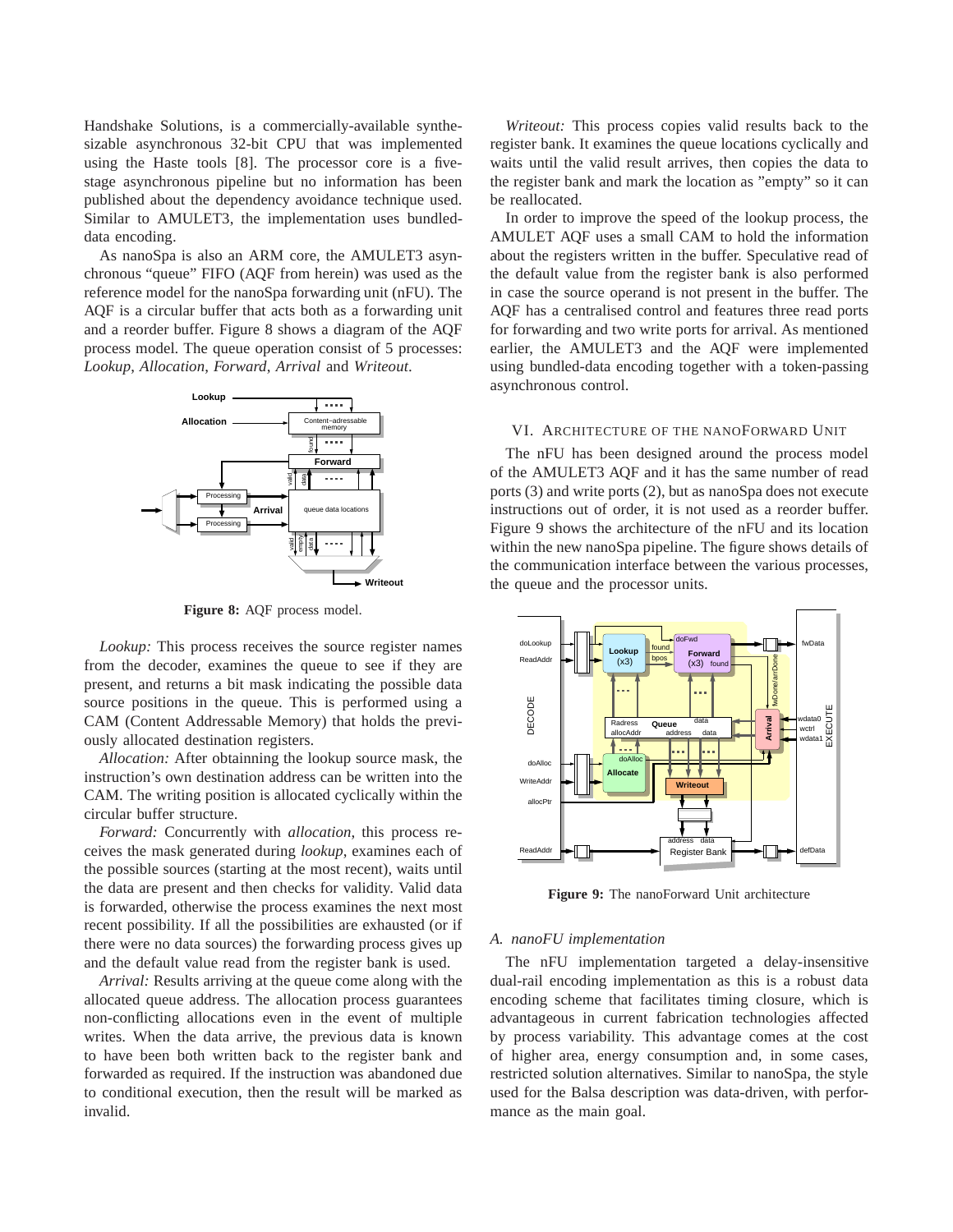## *B. Implementation issues*

ARM instructions are particular in the sense that any instruction can be executed conditionally, which adds extra complication to the result forwarding mechanism. In order to improve the efficiency of the pipeline in both the AQF and the nFU, allocation is done regardless of the instruction being or not conditional. If a conditional instruction fails its condition code tests, a token is sent through the pipeline to indicate that the instruction has been processed and the allocated queue slots are marked as invalid. This introduces some wastage in the queue but figures reported in [3] give 90% of queue utilisation for typical ARM programs.

*1) Synchronisation between processes:* To guarantee correct operation, on each instruction the nFU must perform sequentially some operations as shown in figure 10. To allow synchronisation among handshake modules, the Balsa language provides special non-data channels called *sync* channels. The initial description used *sync* channels to synchronise the processes but this caused a large performance penalty, so alternatives were looked for. A solution that reduced dramatically this penalty was to perform synchronisation using data instead of sync tokens: to decouple *forward* from *arrival*, the queue contents are read speculatively and sent through data channels to the *forward* process. *Lookup* and *allocation* were decoupled using an "allocation mask" that blocks the reading of the queue locations that are about to be modified by the allocation/arrival process during the current instruction. This masking mechanism reduces the effective length of the queue in 1 or 2 locations, depending on the number of results to be written (one or two). These mechanisms obviously dissipate more power and require larger area. Another alternative is to implement a less concurrent operation by grouping the processes according to the information that they read or write: *lookup*/*allocate* are sequenced as they read/write the register names and the *valid* flag. Similarly, *forward/arrival* are sequenced because they read/write results. In this way, *lookup/allocation* can now run concurrently with *forward/arrival*. Synchronisation between *lookup* and *forward* is done with data tokens carrying the lookup result. *Allocation* and *arrival* completion must be synchronised and this information triggers the *writeout* process. This grouping and sequencing prevents an instruction from overtaking the previous one but reduces the area and energy penalty.



**Figure 10:** Inter-process dependencies in the nFU.

*2) Performance of sequenced operations:* One performance problem that arises with the grouping scheme presented in section VI-B1 is that those read-then-write operations require the use of sequencers based on the *Selement* which fully sequences processing and return-to-zero (RTZ) phases in order to avoid the risk of write-after-read (WAR) hazards. To allow a more concurrent operation with decoupled RTZ phases, the processes can be rearranged as *allocation/lookup* and *arrival/forward*. This write-then-read operation permits the safe use of a sequencer based on the *T-element* but requires requires an initial empty token to be sent to *allocate* and *arrival* before the nFU begins to process instructions. In Balsa, a write-then-read sequence to a variable within a procedure generates a sequencer based in the *T-element* but in the nFU the write and read processes reside in separate modules with multiplexed/demultiplexed accesses to a global variable. In this situation, the Balsa compiler is conservative and inserts a safe *S-element*. It is clear that in such cases, the designer's knowledge about the system behaviour should ideally be expressible at the language level so that the compiler can make better decisions. In our case, the S-elements for the mentioned sequencers were manually changed to T-elements in the intermediate handshake netlist (before technology mapping).



**Figure 11:** Read-write loop (a) Code. (b) Handshake circuit.



**Figure 12:** First-read-unfolded version of circuit in figure 11.

An improvement to the above solution is to take advantage of the unbounded repetition of read-then-write actions over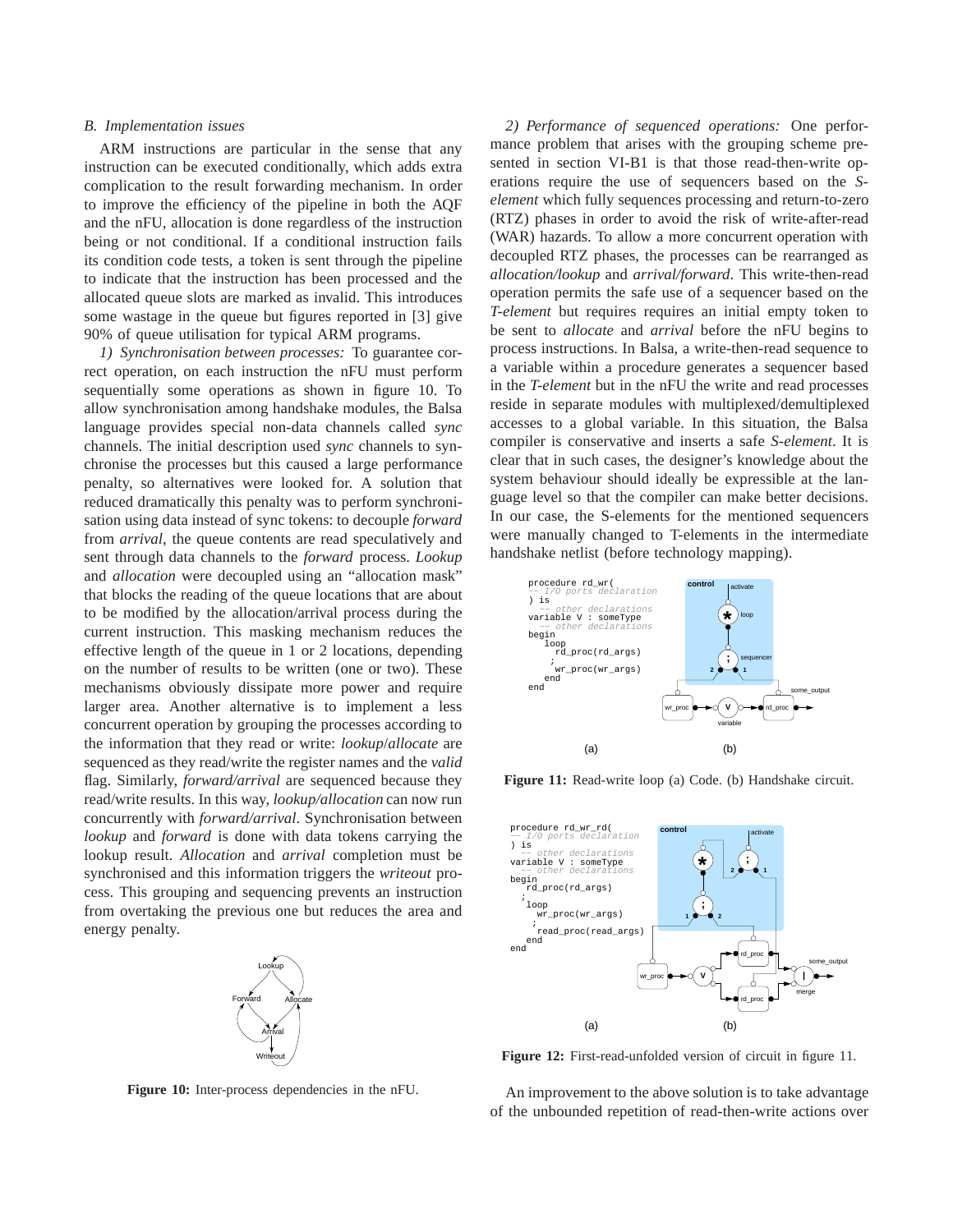

**Figure 13:** Optimised First-read-unfolded read-write loop.

common variables and let the compiler automatically generate an optimised control tree, without the need for reordering the operations. An unbounded repetition of sequenced readwrite operations can be described in Balsa as shown in the piece of code in figure  $11(a)$  where rd proc() and wr\_proc() access the common variable V. Figure  $11(b)$ shows the resulting handshake circuit. If we unfold the first read operation off the loop construct as the code shown in figure 12(a), the behaviour will remain the same, but now the operation inside the loop is a write-then-read, which does not have WAR hazards. This source-level optimisation has the disadvantage of requiring the use of multiplexers in the datapath to merge the reads and duplicate blocks (larger area, energy and latency) as shown in the resulting circuit of figure 12(b). To avoid hardware duplication, Balsa allows the use of *shared procedures* with the limitation of not being able to access local channels [9]. The proposed solution is to automatically substitute the loop-sequencer control structure obtained for unbounded loop descriptions (as in figure 11(b)) by the optimised control shown in figure 13(b), which allows write and read RTZ overlapping and does not have the restrictions of shared procedures. Simulation results show that this automatic first-read-unfold optimisation has similar performance gain as the operation reorder described earlier.



**Figure 14:** Symbols for the *CaseFetch* and *CaseFetchDefault* handshake components.

*3) Lookup CAM and forward process implementation:* In the AMULET3 AQF, the *lookup* process uses a small, very fast custom CAM to determine if the source registers of the decoded instruction are written or have been allocated in the buffer. Balsa does not provide a way to describe a CAM and generate an efficient circuit structure. The Balsa synthesised circuit consists of a number of logic comparators that, despite being relatively simple, do not perform as well as an optimised CAM, resulting in some performance penalty for the *lookup* process. In the AMULET3 AQF the *forward* process iteratively examines the possible data sources until valid data is found or, if all possibilities are exhausted, the default value read form the register bank is used. This operation was efficiently implemented at the signal-level. As Balsa is a behavioural language, no signallevel operations can be described and attempting to replicate this behaviour in the nFU would require extensive use of sequenced operations that penalise the performance. The implemented solution is to wait for data validity during the allocation process and attach this information to the register number before writing it to the CAM. In this way the CAM will report zero or the single most recent valid source to the forwarding process, avoiding the need for iteration.

*4) Register bank operation:* Due to the use of dual-rail encoding in the nFU implementation, speculative reading of the register bank concurrently with the *writeout* process is not safe, unless the required register is not present in the forwarding buffer. An alternative, that has been avoided in this design, is the use of arbitration to resolve possible conflicts. Instead, a modified version of the Balsa *CaseFetch* component, that provides a default value when a potential conflict can occur, was designed. In Balsa circuits, the *CaseFetch*, shown in figure 14(a), is used to access a single element from an array of variables: it receives an *index* value that indicates which of the *inputs* must be sent to the *out* port. The new *CaseFetchDefault* in figure 14(b) has an additional input named *default* which indicates whether the selected input or a default (and valid) constant value will be sent, preventing the propagation of spurious values that may cause deadlock.

# VII. RESULTS

The nanoSpa with the nFU was synthesised in 180nm technology. After a series of pre-layout, transistor level simulations it was found that the optimum queue size is 4. Different architectures of the nFU were tested and compared running the Dhrystone program. Tables I and II show that performance increases were 10%, with area and energy overheads of 13% in spite of the limitations faced with the Balsa description. These results also show that the techniques used for desynchronising the processes achieve close to 40% increase in performance relative to the use of sync channels. Unfortunately it is not possible to make a relative comparison of the performance gain with respect to the AMULET3 AQF, because there are no published figures with and without the AQF. Pre-implementation, simulation results in [18] suggest that the AQF in AMULET3 would increase its performance by 22.5% when running the Dhrystone benchmark. Notice also that the AMULET3 pipeline has a decoupled memory stage and this feature is not currently present in nanoSpa.